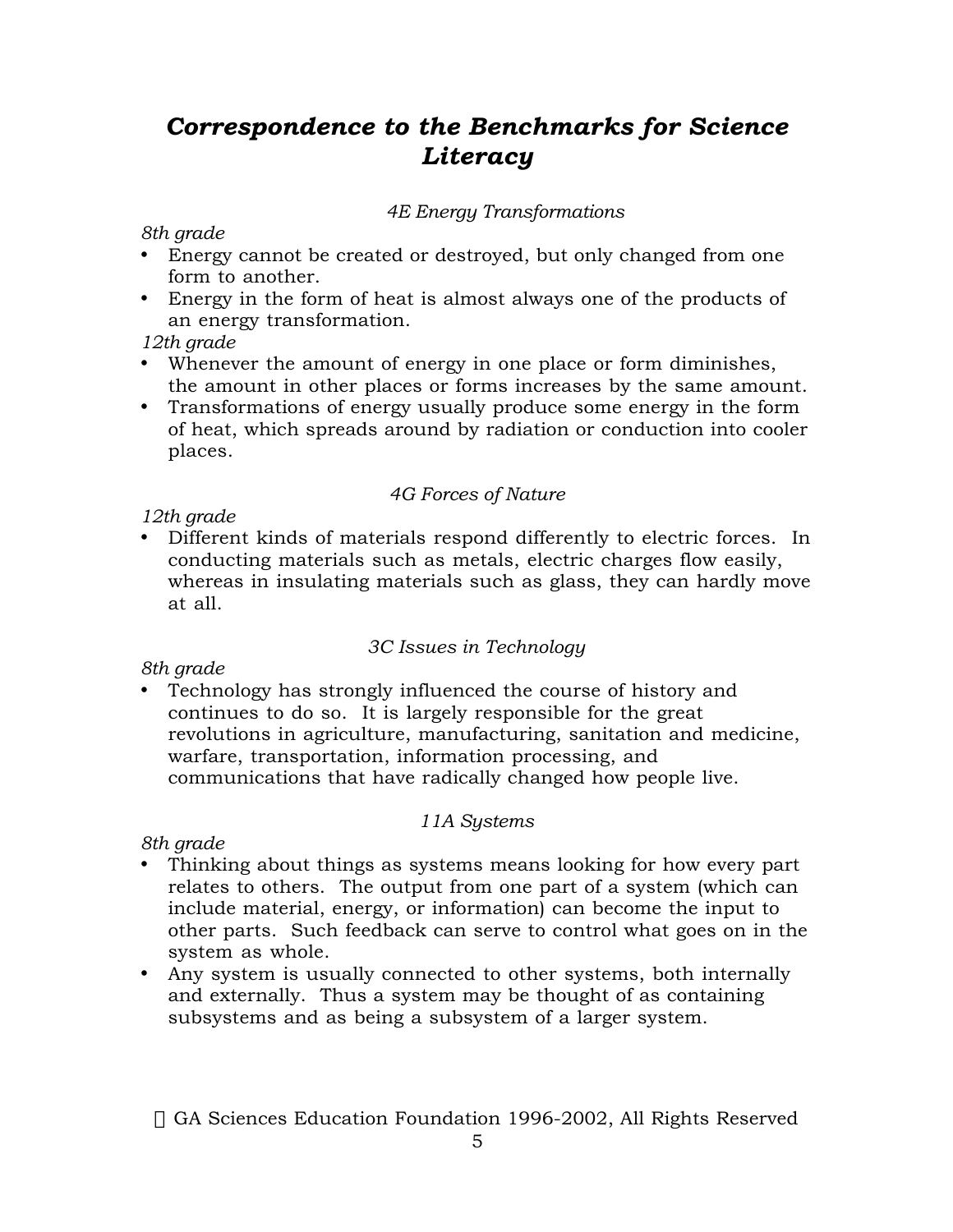## *12th grade*

Understanding how things work and designing solutions to problems of almost any kind can be facilitated by systems analysis. In defining a system, it is important to specify its boundaries and subsystems, indicate its relation to other systems, and identify what its input and output are expected to be.

## *1C The Scientific Enterprise*

## *8th grade*

No matter who does science and mathematics or invents things, or when or where they do it, the knowledge and technology that result can eventually become available to everyone in the world.

## *12th grade*

Progress in science and invention depends heavily on what else is happening in society, and history often depends on scientific and technological developments.

Science disciplines differ from one another in what is studied, techniques used, and outcomes sought, but they share a common purpose and philosophy, and all are part of the same scientific enterprise. Although each discipline provides a conceptual structure for organizing and pursuing knowledge, many problems are studied by scientists using information and skills from many disciplines. Disciplines do not have fixed boundaries, and it happens that new scientific disciplines are being formed where existing ones meet and that some subdisciplines spin off to become disciplines in their own right.

## *8B Materials and Manufacturing*

## *8th grade*

The choice of materials for a job depends on their properties and how they interact with one another. Similarly, the usefulness of some manufactured parts of an object depends on how well they fit together with other parts.

Manufacturing usually involves a series of steps, such as designing a product, obtaining and preparing raw materials, processing the materials mechanical or chemically, and assembling, testing, inspecting, and packaging. The sequence of these steps is also often important.

Modern technology reduces manufacturing costs, produces more uniform products, and creates new synthetic materials that can help reduce the depletion of some natural resources.